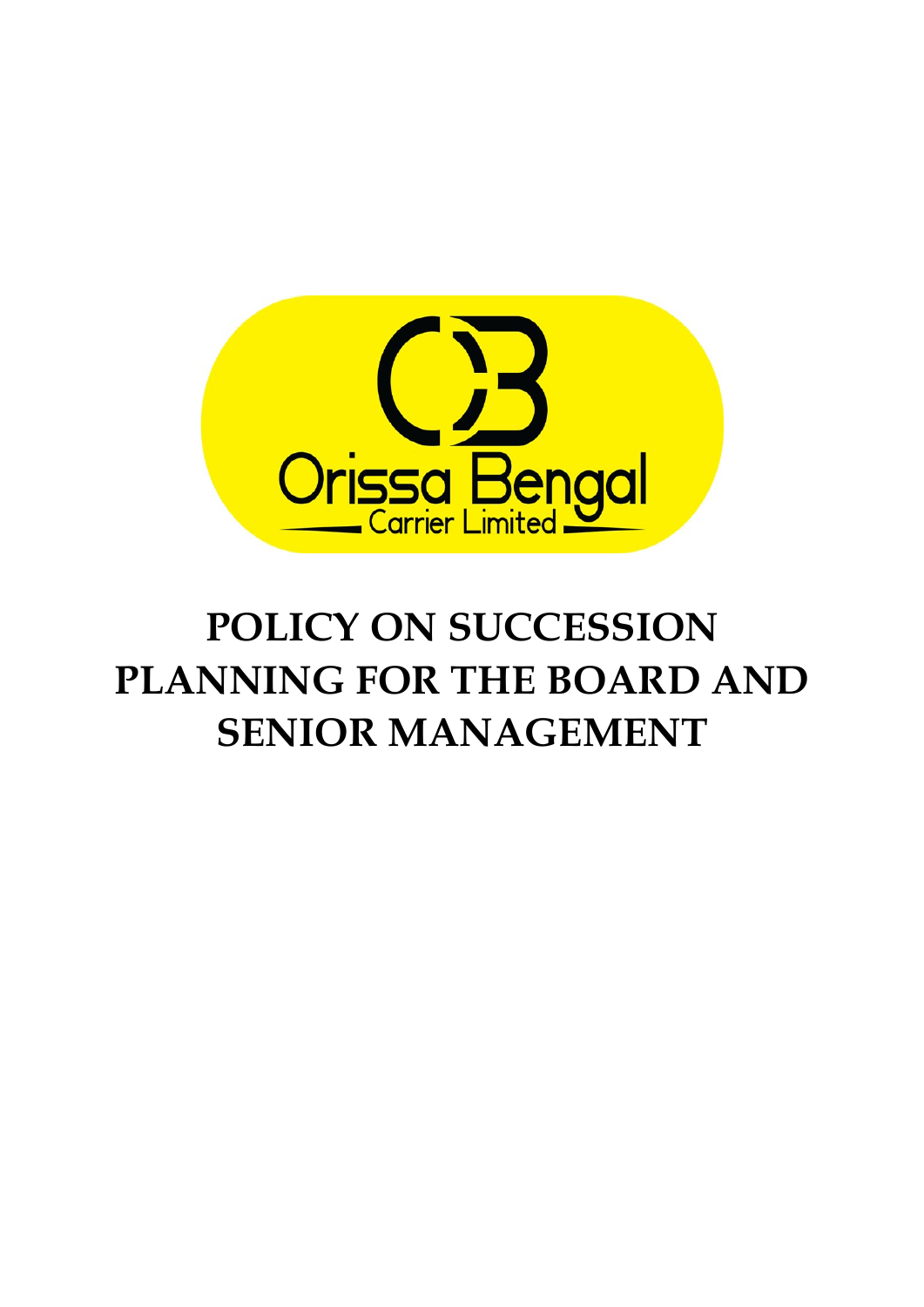## **I. INTRODUCTION**

The Securities and Exchange Board of India (SEBI) has mandated the need for a succession policy pursuant to Regulation 17(4) of the SEBI (Listing Obligations and Disclosure Requirements) Regulations, 2015 ("Listing Regulations"). This is one of the most significant attempts to ensure that investors do not suffer due to sudden or unplanned gaps in leadership. It is a mandate for boards of all listed companies to develop an action plan for successful transition of key executives.

Section 178 of the Companies Act, 2013 ("Companies Act"), the Company is required to constitute a Nomination and Remuneration Committee and development of a succession plan for the Board and senior management is an object of the Nomination and Remuneration Committee.

The Company has therefore put in place a Policy on Succession Planning for the Board and Senior Management (hereinafter called the "Policy").

### **II. OBJECTIVE**

The objective of the succession planning program shall, inter-alia, include the following:

a) To identify and nominate suitable candidates for the Board's approval (including Nomination and Remuneration Committee) to fill the vacancies which arises in the Board of the Company from time to time.

b) To identify the competency requirements of critical and key positions, assess potential candidates and develop required competency through planned development and learning initiatives.

c) To identify the key job incumbents in Senior Managerial positions and recommend whether the concerned individual

(i) be granted an extension in term/service or

(ii) be replaced with an identified internal or external candidate or recruit other suitable candidate(s).

d) To ensure the systematic and long-term development of individuals in the senior management level to replace when the need arises due to deaths, disabilities, retirements and other unexpected occurrence.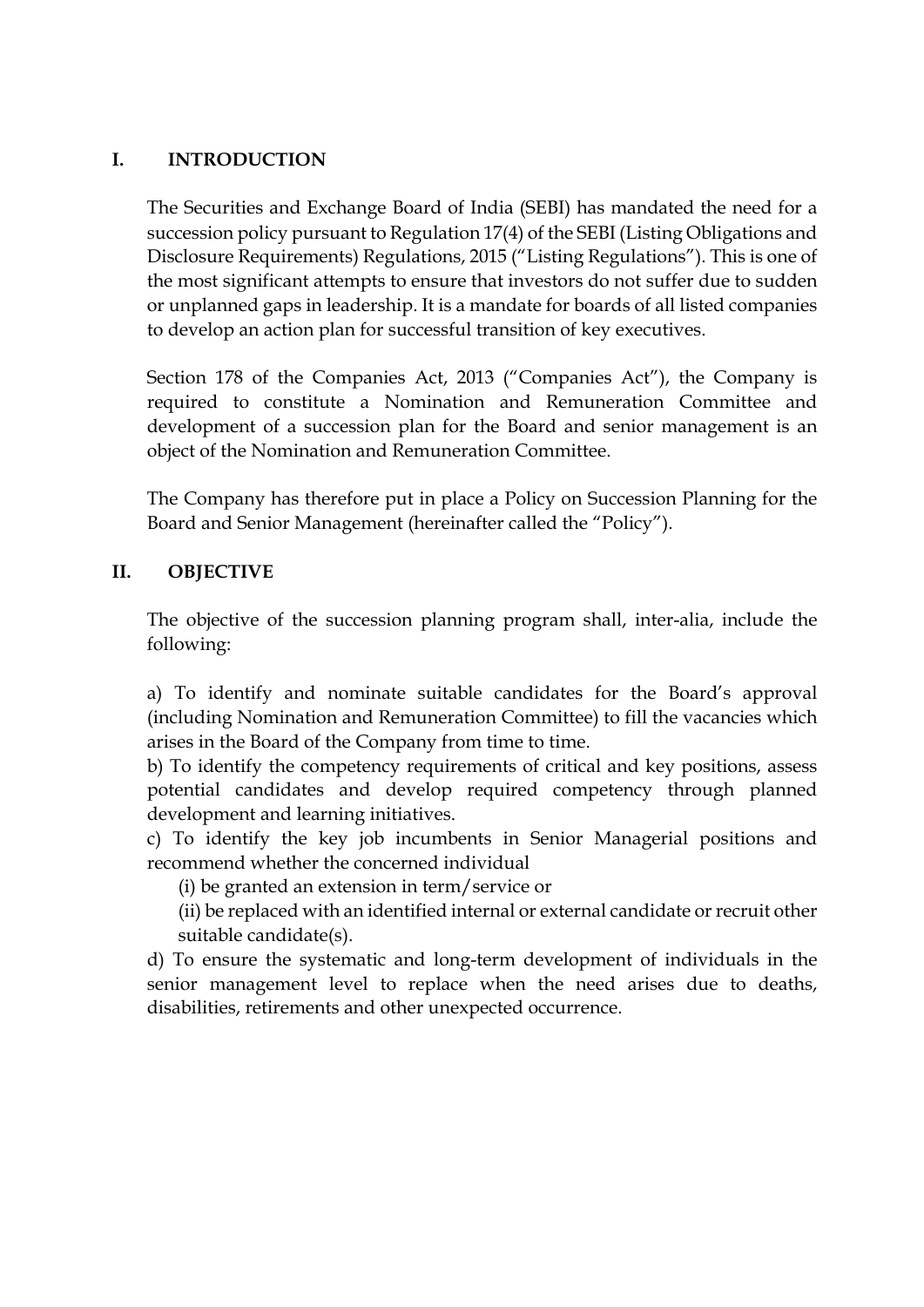### **III. APPLICABILITY**

The Policy shall be applicable for succession planning of the following personnel:

- i. Board of Directors;
- ii. Senior Management as per Section 178 of the Companies Act, 2013 i.e. personnel of the company who are members of its core management team excluding Board of Directors comprising all members of management one level below the executive Directors, including the functional heads

Any other positions within the Company at the discretion of the NRC in consultation with the Board.

## **IV. TERMS AND REFERENCES:**

In this Policy, the following terms shall have the following meanings:

- a) "Director" means a director appointed to the Board of the Company.
- b) "Key Managerial Personnel" means
	- (i) the Chief Executive Officer or the managing director or the manager;
	- (ii) the company secretary;
	- (iii) the whole-time director;
	- (iv) the Chief Financial Officer; and
	- (v) such other officer as may be prescribed under the Companies Act, 2013 and Securities and Exchange Board of India (Listing Obligations and Disclosure Requirements) Regulations, 2015

c) "Nomination and Remuneration Committee" or "NRC" or "Committee" means the committee constituted by OBCL's Board in accordance with the provisions of Section 178 of the Companies Act, 2013 and Regulation 19 of the Securities and Exchange Board of India (Listing Obligations and Disclosure Requirements) Regulations, 2015 ("SEBI (LODR) Regulations, 2015").

## **V. POLICY REQUIREMENTS**

The Nomination & Remuneration Committee of the Company shall review the leadership needs of the Company from time to time.

## **A. SUCCESSION PLAN FOR THE BOARD**

The Nomination & Remuneration Committee of the Board, shall apply a due diligence process to determine the suitability of every person who is being considered for being appointed or re-appointed as a Director of the Company based on their educational qualification, experience & track record, and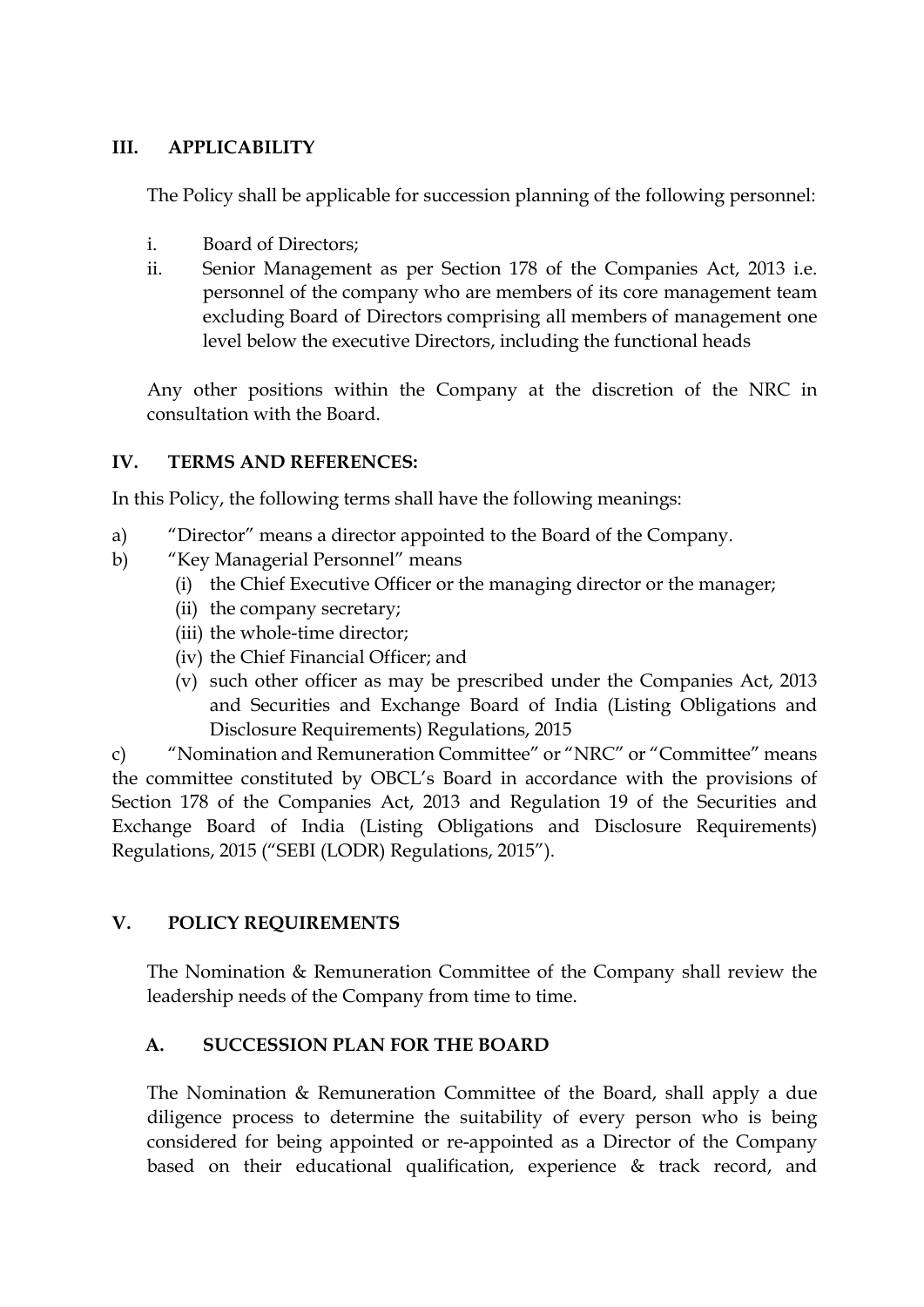accordingly any appointment or re-appointment of a Director shall be subject to prior approval / recommendation by Nomination & Remuneration Committee of the Company.

## **B. SUCCESSION PLAN FOR THE SENIOR MANAGERIAL PERSONNEL**

The Nomination & Remuneration Committee shall periodically review and consider the list of senior managerial personnel due for retirement/attrition within the year. The Committee shall also consider the new vacancies that may arise because of business needs/up-gradation of Department(s)/Regional Office(s). Considering the above, the Committee shall assess the availability of suitable candidates for the Company's future growth and development. Further, the Nomination & Remuneration Committee:-

1) shall evaluate the incumbent after considering all relevant criteria like experience, age, health, leadership quality etc. and recommend to the Board whether the concerned individual (i) be granted an extension in term/service or (ii) be replaced with an identified internal or external candidates.

2) shall identify the competency requirements of Board/key positions, assess potential candidates and develop required competency through planned development and learning initiatives. The Committee may utilize the services of professional search firms to assist in identifying and evaluating potential candidates.

3) may recommend to the Board to appoint other suitable external candidate(s) as special recruitment in senior managerial level based on job roles and competency in order to provide a continuous flow of talented people to meet the organizational needs.

• Where it is decided to appoint an external candidate, timely and planned steps shall be taken for selection of a suitable candidate so that the appointment is made well before the retirement/relieving of the concerned officer to ensure the smooth transition.

• The recommendation of the Nomination & Remuneration Committee shall be placed to the Board for approval. While making its recommendation, the Nomination & Remuneration Committee may consult with the Chairman/Wholetime Director, as may be relevant and all factors including the available talent within the organization and the need to ensure continuous working and growth of the Company shall be carefully considered.

• The Whole-time Director shall from time to time identify high-potential employees who merit faster career progression to position of higher responsibility and formulate, administer, monitor & review the process of skill development and identify the training requirements.